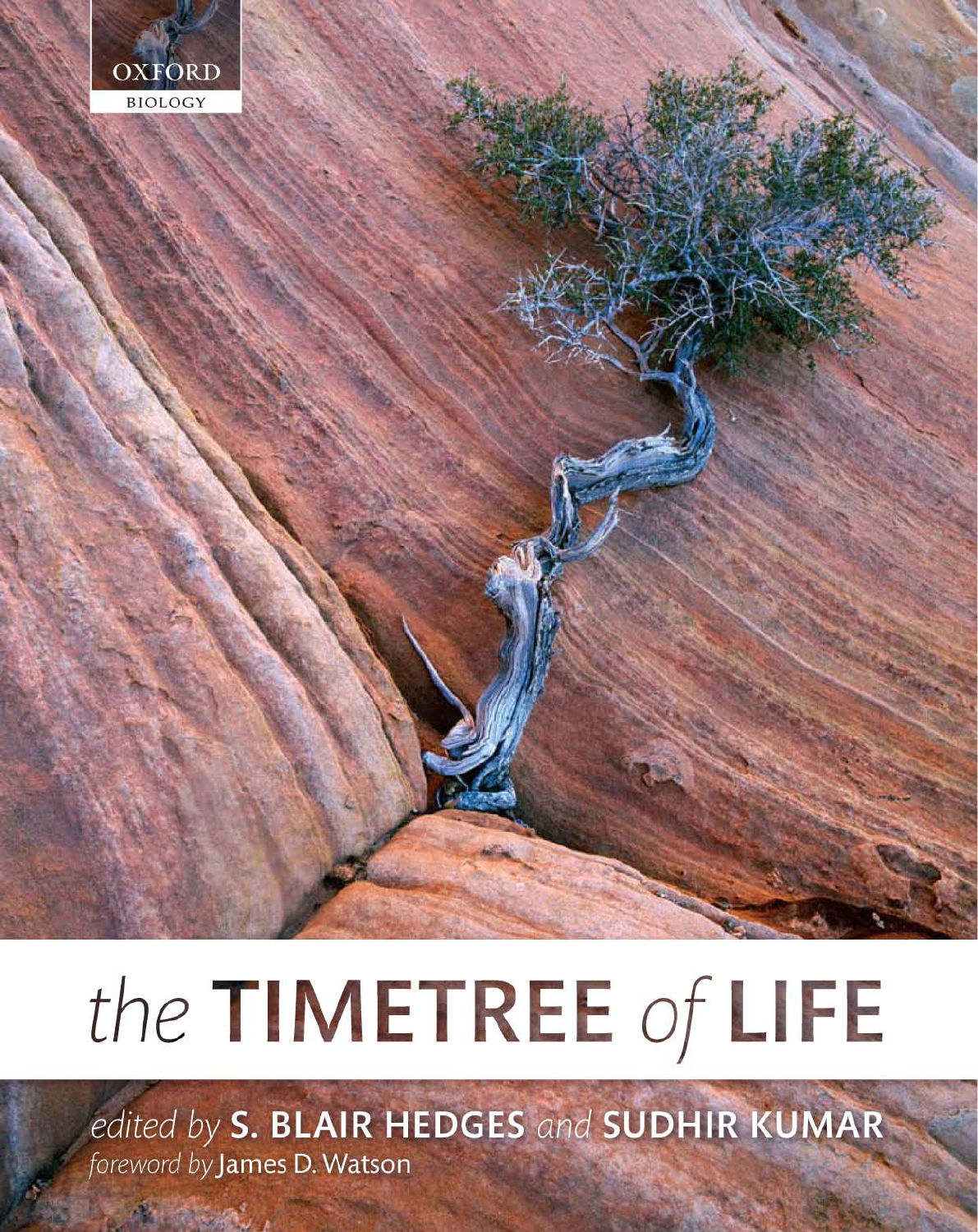## Bats (Chiroptera)

#### *Emma C. Teeling*

UCD School of Biology and Environmental Science, Science Center West, University College Dublin, Belfield, Dublin 4, Ireland (emma. teeling@ucd.ie)

#### Abstract

Bats are grouped into 17–18 families (>1000 species) within the mammalian Order Chiroptera. Recent phylogenetic analyses of molecular data have reclassified Chiroptera at the interfamilial level. Traditionally, the non-echolocating megabats (Pteropodidae) have been considered to be the earliest diverging lineage of living bats; however, they are now found to be the closest relatives of the echolocating rhinolophoid microbats. Four major groups of echolocating microbats are supported: rhinolophoids, emballonuroids, vespertilionoids, and noctilionoids. The timetree suggests that the earliest divergences among bats occurred  $~64$ million years ago (Ma) and that the four major microbat lineages were established by 50 Ma.

Bats are nocturnal mammals that have achieved the ability of true self-powered flight and are members of the monophyletic Order Chiroptera (meaning "hand-wing"; Fig. 1). They are the second most species-rich mammalian order (>1000 species) and account for ~20% of all extant mammalian diversity (1). They are found throughout the globe and are only absent from the extreme polar regions, but some bat lineages show high levels of endemism (*1*). Bats exploit many environmental niches and can feed on insects, fish, fruit, pollen, nectar, mammals, birds, and blood. They are important pollinators and play an important role in the tropical ecosystems (*2*).

There are two major types of bats: megabats and microbats. As the names suggests, the largest bats are megabats (40–220 cm wingspan) and the smallest bats are microbats (22–135 cm wingspan). Another major difference between these groups is their mode of sensory perception (*3, 4*). Microbats (17 families) are capable of using sophisticated laryngeal echolocation, whereby they acoustically perceive their environment by interpreting returning echoes of emitted sound (*5*). In contrast, megabats (one family) rely on large eyes specialized for nocturnal vision (*4*). *Icaronycteris index* is one of the oldest bat fossils (~55 Ma) and is considered a microbat; however, the majority of the bat fossil record is fragmentary and missing key species (*6, 7*). Here I review the relationships and divergence times of the extant families of bats.

Traditionally bats have been divided into two superordinal groups: Megachiroptera and Microchiroptera (see *8, 9* for reviews). Megachiroptera was considered basal and contained the Old World megabat family Pteropodidae, whereas Microchiroptera contained the 17 microbat families (8, 9). Although this division was based mainly on morphological and paleontological data, it highlighted the difference in mode of sensory perception between megabats and microbats. Because all microbats are capable of sophisticated laryngeal echolocation whereas megabats are not (*5*), it was believed that laryngeal echolocation had a single origin in the lineage leading to microbats (10). The 17 families of microbats have been subsequently divided into two infraorders, Yinochiroptera (rhinolophids, hipposiderids, megadermatids, craseonycterids, rhinopomatids, emballonurids, and nycterids) and Yangochiroptera



Fig. 1 An Old World leaf-nosed bat (*Hipposideros larvatus*), Family Rhinolophidae, in flight from the Kanchanaburi region in Thailand. Credit: S. Puechmaille.

E. C. Teeling. Bats (Chiroptera). Pp. 499-503 in *The Timetree of Life*, S. B. Hedges and S. Kumar, Eds. (Oxford University Press, 2009).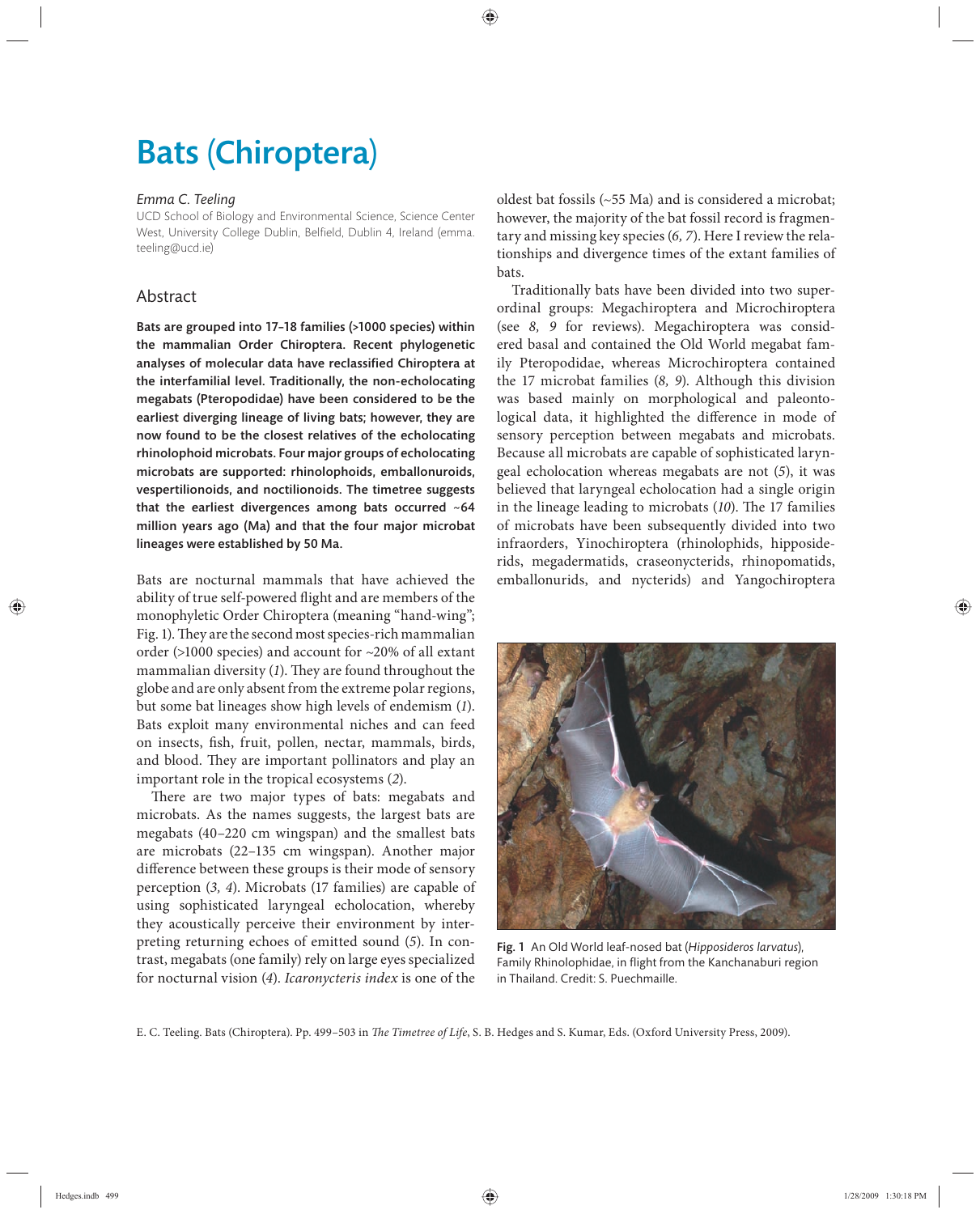

Fig. 2 A timetree of bats (Chiroptera). Divergence times are shown in Table 1.

(vespertilionids, molossids, natalids, phyllostomids, noctilionids, furipterids, thyropterids, mormoopids, mystacinids, and myzopodids), based on whether their premaxillaries were moveable/absent or fused relative to their maxillaries (8, 9, 11). This arrangement was largely supported by recent morphological data sets (*6*) and supertree consensus studies (*12*). However, the number of superfamilial groupings varied in content and number among studies (*6, 8, 9, 12*).

From the onset it became apparent that molecular data did not support the monophyly of Microchiroptera and, therefore, did not support a single origin of laryngeal echolocation. Rather, molecular data supported a basal division between Yinpterochiroptera (rhinolophoid microbats and pteropodids) and Yangochiroptera (all other bats; *7, 13-16*). This topology suggested that laryngeal echolocation either originated in the ancestor of all bats and was subsequently lost in lineages leading to the megabats or originated more than once in the microbat lineages (*10*). Initially immunological distance data (*17*); single gene data sets (*18, 19*); whole genomic DNA–DNA hybridization studies (*20*); repetitive genomic elements (21); and taxonomically limited consensus studies (22) all supported microbat paraphyly to different degrees (4). However, strong support and congruence for the association of the rhinolophoid microbats with the pteropodids was only derived from large concatenated nuclear data sets with representatives from nearly all putative bat families (*7, 13, 14*) and rare cytogenetic signature events (*23*).

Molecular data in the form of large nuclear and mitochondrial concatenations provide strong support for the association of four major groups of echolocating microbat lineages (Fig. 2): (a) Rhinolophoidea, which includes the rhinolophids (which includes the hipposiderinids), rhinopomatids, craseonycterids, and megadermatids (*7, 13–15*); (b) Emballonuroidea, which includes the nycterids and emballonurids (*7, 13–15*); (c) Vespertilionoidea, which includes the vespertilionids, molossids, natalids, and miniopterids (*7, 13–15*); and (d) Noctilionoidea, which includes the noctilionids, phyllostomids, furipterids, thyropterids, mormoopids, mystacinids, and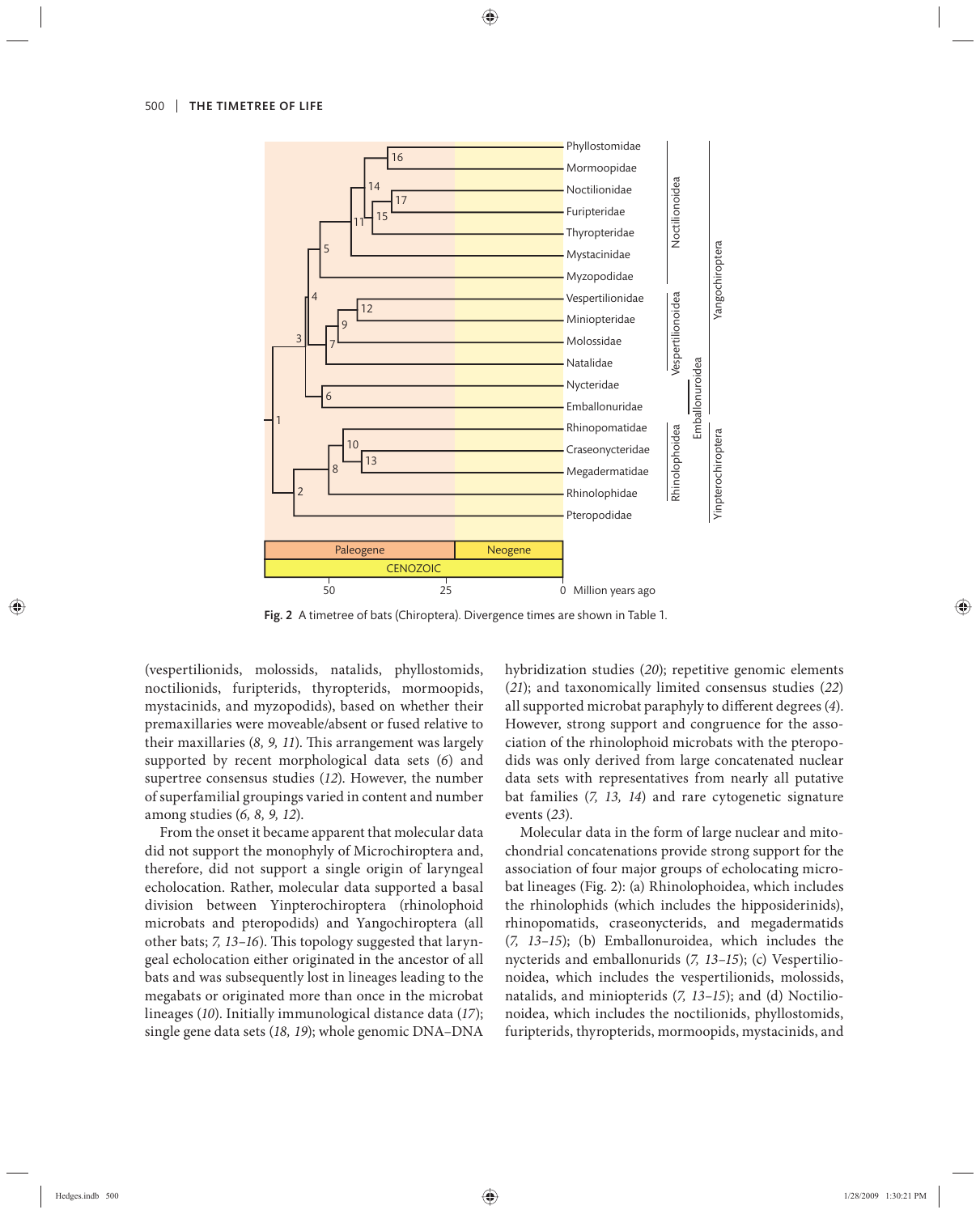| <b>Timetree</b> |             | <b>Estimates</b> |           |                |           |           |           |             |    |
|-----------------|-------------|------------------|-----------|----------------|-----------|-----------|-----------|-------------|----|
| Node            | <b>Time</b> | Ref. (7)         |           | Ref. (13)      |           | Ref. (14) |           | Ref. (30)   |    |
|                 |             | Time             | CI        | Time           | CI        | Time      | CI        | <b>Time</b> | CI |
| $\mathbf{1}$    | 62.0        | 64               | $71 - 58$ | 62             | $70 - 56$ | 64        | $70 - 58$ | 57.9        |    |
| $\overline{2}$  | 57.5        | 58               | $63 - 53$ | 58             | $65 - 52$ | 58        | $63 - 53$ | 55.8        |    |
| 3               | 55.0        | 55               | $61 - 50$ | 53             | $61 - 47$ | 56        | $62 - 50$ | 56          |    |
| $\overline{4}$  | 54.5        | 54               | $60 - 50$ |                |           | 55        | $61 - 50$ | 54.6        |    |
| 5               | 51.9        | 52               | $57 - 46$ | $\overline{a}$ |           | 52        | $57 - 46$ | 51.6        |    |
| 6               | 51.5        | 52               | $58 - 47$ | 50             | $57 - 43$ | 52        | $58 - 47$ | 52.1        |    |
| $\overline{7}$  | 50.6        | 50               | $56 - 45$ | 50             | $58 - 44$ | 51        | $56 - 45$ | 51.4        |    |
| 8               | 50.1        | 52               | $55 - 48$ | 54             | $60 - 48$ | 52        | $55 - 48$ | 42.5        |    |
| 9               | 48.1        | 47               | $53 - 42$ | 48             | $56 - 42$ | 48        | $54 - 43$ | 49.3        |    |
| 10              | 47.0        | 49               | $53 - 45$ | 50             | $54 - 44$ | 50        | $54 - 46$ | 39          |    |
| 11              | 45.3        | 46               | $51 - 41$ | 44             | $51 - 37$ | 45        | $51 - 41$ | 46.1        |    |
| 12              | 44.0        | $\overline{a}$   |           | 45             | $53 - 39$ | 43        | $49 - 38$ |             |    |
| 13              | 43.0        | 43               | $47 - 39$ |                |           | 43        | $47 - 39$ |             |    |
| 14              | 42.4        | 42               | $47 - 37$ |                |           | 41        | $47 - 36$ | 44.3        |    |
| 15              | 40.7        | 40               | $46 - 35$ |                |           | 40        | $45 - 36$ | 42.1        |    |
| 16              | 37.5        | 36               | $42 - 32$ | 39             | $46 - 33$ | 36        | $41 - 31$ | 38.8        |    |
| 17              | 36.6        | 36               | $41 - 31$ | 39             | $46 - 33$ | 35        | $41 - 30$ | 36.2        |    |

Table 1. Divergence times (Ma) among bats and their credibility/confidence intervals (CI) among bats (Chiroptera).

myzopopdids (7, 14). The position of Myzopodidae was not resolved by nuclear intronic or mitochondrial data (*14, 15*). Also, the relationships within Noctilionoidea differed when analyzed with nuclear introns (13) vs. either nuclear exons (*7, 14*) or mitochondrial data (*15*).

Within these superfamilial groups, molecular data also has revealed novel interfamilial relationships with unique biogeographic and morphological implications. The grouping of Koopman's yinochiropteran Families (*8*) Emballonuridae and Nycteridae with the other yangochiropteran families indicates that the unique mammalian condition of moveable premaxillaries must have arisen at least twice in bats (*7, 11*). Rhinolophoid microbats are united by the presence of pubic nipples, which are not found in any other bat lineage. All rhinolophoids uniquely posses an ossified first costal cartilage fused to the manubrium and first rib (9, 13). While it is believed that this structure may reduce the energetic costs of stationary echolocation emission and, therefore, may be evidence for a dual origin of laryngeal echolocation in bats (*13, 24*), this has been questioned (*4*). Within the Superfamily Noctilionoidae, the monotypic New Zealand Family Mystacinidae is the closest relative of the Neotropical noctilionoid families and the monotypic Malagasy myzopodids are the earliest diverging lineage (*7, 14*). This topology suggests a previous Gondwanan distribution and perhaps vicariant origin; however, molecular dates indicate that the Noctilionoidea started to diversify long after the separation of the Gondwanan supercontinent (*7, 13, 14*). Molecular data support the elevation of miniopterids to familial status and suggests that they are closest relative of Vespertilionidae rather than a member of that family (13–15, 25). This change in rank is also supported by a unique suite of morphological characters (see *14, 25* for reviews) and deep divergence dates (45 Ma; *13, 14, 25*).

One of the first estimates of bat divergence dates was based on a concatenated data set of five nuclear and three mitochondrial genes and used a quartet dating approach (26). Due to limited taxonomic sampling, only the

Note: Node times in the timetree represent the mean of time estimates from different studies. Number of genes analyzed are 17 (7), 16 (14), and 4 (13).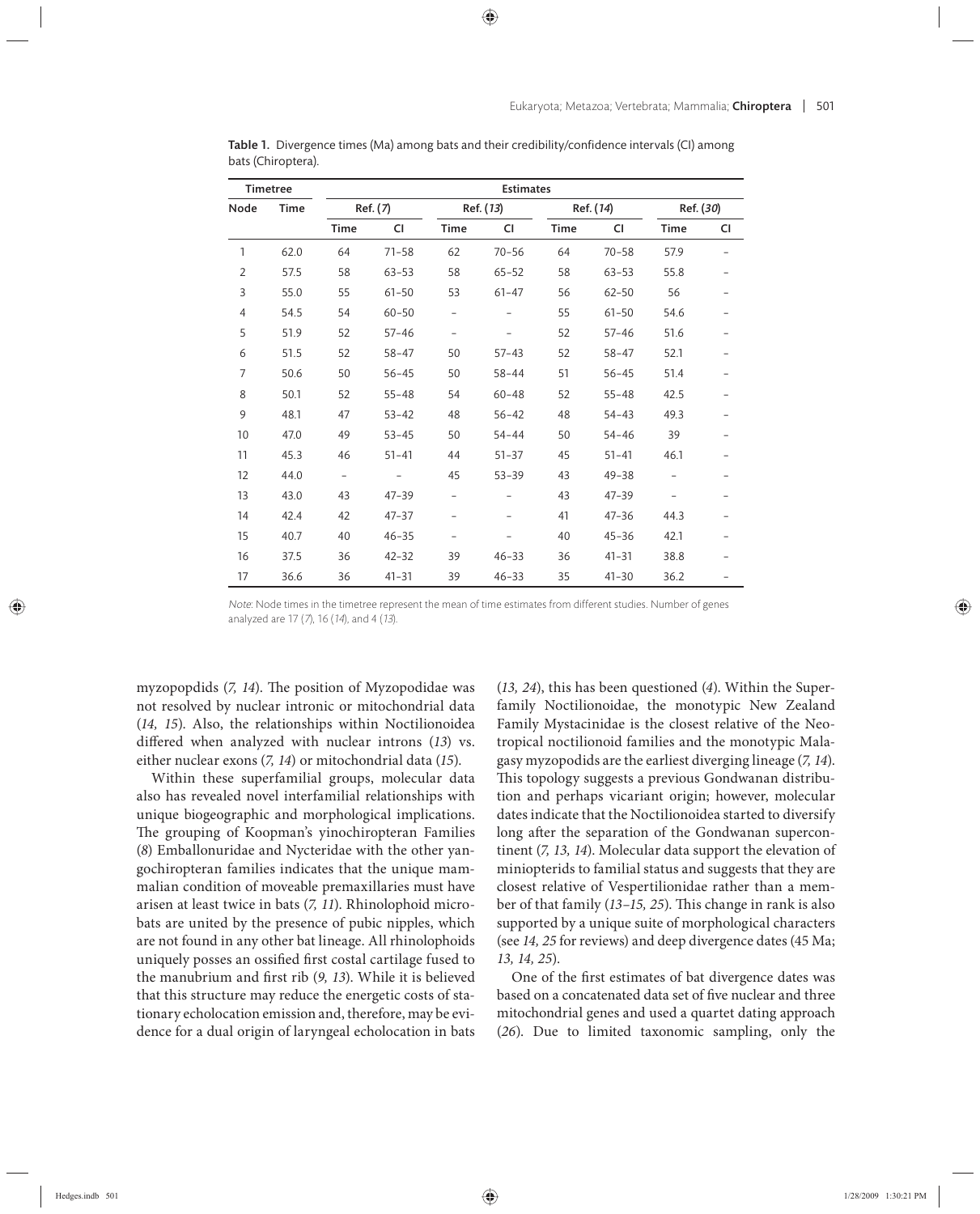divergence time of the earliest split among living bats was estimated at 54-52 Ma (26). Three recent, large molecular studies have estimated the divergence dates for crowngroup bat families (7, 13, 14). These dates are all based on a relaxed Bayesian clock method (*27, 28*) with similar constraints and priors available from the fossil record (*7, 13, 14*). Teeling *et al.* (*7*) used a concatenation of 13.7 kb from fragments of 17 nuclear genes (exons and untranslated regions) as representative of all bat putative bat families. Miniopteridae, which was considered a subfamily at the time, was not included. The data set included 30 bat genera and four laurasiatherian outgroups (*29*). Six fossil constraints were employed: (a) a maximum of 34 Ma for the base of the Family Phyllostomidae; (b) a minimum of 30 Ma for the Mormoopidae/Phyllostomidae split; (c) a minimum of 37 Ma for the split between Vespertilionidae/Molossidae; (d) a minimum of 37 Ma for the base of Emballonuridae; (e) a minimum of 37 Ma for the base of Rhinolophidae; and (f) a maximum of 55 Ma for the base of Rhinolophoidea. Bayesian dating analyses (*27, 28*) were used to estimate the branch lengths and divergence times for the entire concatenation and also for each gene considered as a unique partition within the data set. The earliest split among living bats was estimated to have occurred ~64 Ma at or following the Cretaceous–Paleogene boundary (Fig. 2). The four major echolocating microbat lineages all originated within a narrow time frame (~52–50 Ma) within the early Eocene. All extant bat families were estimated to have diversified by the end of the Eocene  $(\sim$ 34 Ma). Crown-group pteropodids did not originate until the early Oligocene (28 Ma); however, they had diverged from the rhinolophoids by the late Paleocene (~56 Ma) (Fig. 2).

The data set of Eick et al. (13) was based on a concatenation of 4 kb of DNA sequence from four nuclear introns for 17 of the 18 bat families (including Miniopteridae, but missing Craseonycteridae) for 55 bats and three laurasiatherian outgroups. Eick *et al.* (*13*) recovered a highly congruent topology with Teeling *et al.* (*7*); however, they reported a close relationship between Mystacinidae and Thyropteridae, a basal position for Myzopodidae within the Vespertilionoidea and a grouping of the Vespertilionoidea with the Noctilionoidea, although these alternate groupings received little bootstrap support (*13*). Like Teeling *et al.* (*7*) they incorporated Bayesian dating analyses with constraints from the fossil record, but only analyzed the concatenation as a single partition. Similar to Teeling *et al.* (*7*) they jackknifed fossil constraints, and found time estimates to be robust to use of different fossil constraints. The dating results from Eick et al. (*13*) and Teeling *et al.* (*7*) were nearly identical (Table 1). Miniopteridae is estimated to have diverged from the Vespertilionidae at 45 Ma (Fig. 2, Table 1).

The most recent estimate of interfamilial divergence times is an augmentation of the Teeling *et al.* (*7*) data set to include an additional basal representative of Vespertilionidae and two miniopterid species (14). The data set included 11 kb of DNA fragments from 16 genes (*VWF* is not included in this data set). The entire concatenation was analyzed as a single partition using Bayesian methods, with constraints from the fossil record as incorporated by Teeling *et al.* (7). The results were similar to previous divergence dates (Table 1). Miniopteridae is estimated to have diverged ~45 Ma (Fig 2; Table 1). These molecular results (Table 1) are corroborated by an independent dating analysis with larger taxonomic scope (30). The authors estimated the relative molecular dates for each node by fitting sequence data from six genes to a supertree consensus topology (*12*) and that of Teeling et al. (7). They incorporated local clocks, which were calibrated by nodal ages extracted from the fossil record and/or previously published absolute molecular dates (*30*).

The timetree suggests that the four major lineages of echolocating microbats originated within a narrow time frame (~52–50 Ma). This was coincident with an ~7 $\rm ^{o}C$  rise in the global temperature (Paleocene/Eocene thermal maximum), a significant increase in plant diversity and the peak of tertiary insect diversity (7). These dates imply that the major echolocating microbat lineages may have radiated in response to an increase in prey diversity and roost sites (*7*). Jones *et al.* (*30*) also reported an increase in bat diversification, particularly the phyllostomids, at 40-25 Ma, which correlates with an increase in flowering plant diversity. This suggests that phyllostomid bats may have radiated due to an increase in fruit and pollen food sources.

Although the earliest divergence among living bats is highly supported (64 Ma), the geographic location is still contentious with biogeographic analyses of similar molecular topologies suggesting either Africa (*13*) or North America (7). This is partly attributed to a poor fossil record. Indeed, Teeling *et al.* (*7*) compared the oldest fossil dates with the molecular estimates for each branch on the tree and suggested that the fossil record underestimates first occurrences by on average 73%. They also suggested that at least 98% of fossil history is missing from the megabat lineages. Perhaps this explains the difficulty in assessing whether laryngeal echolocation was lost in the megabat lineages or never acquired in